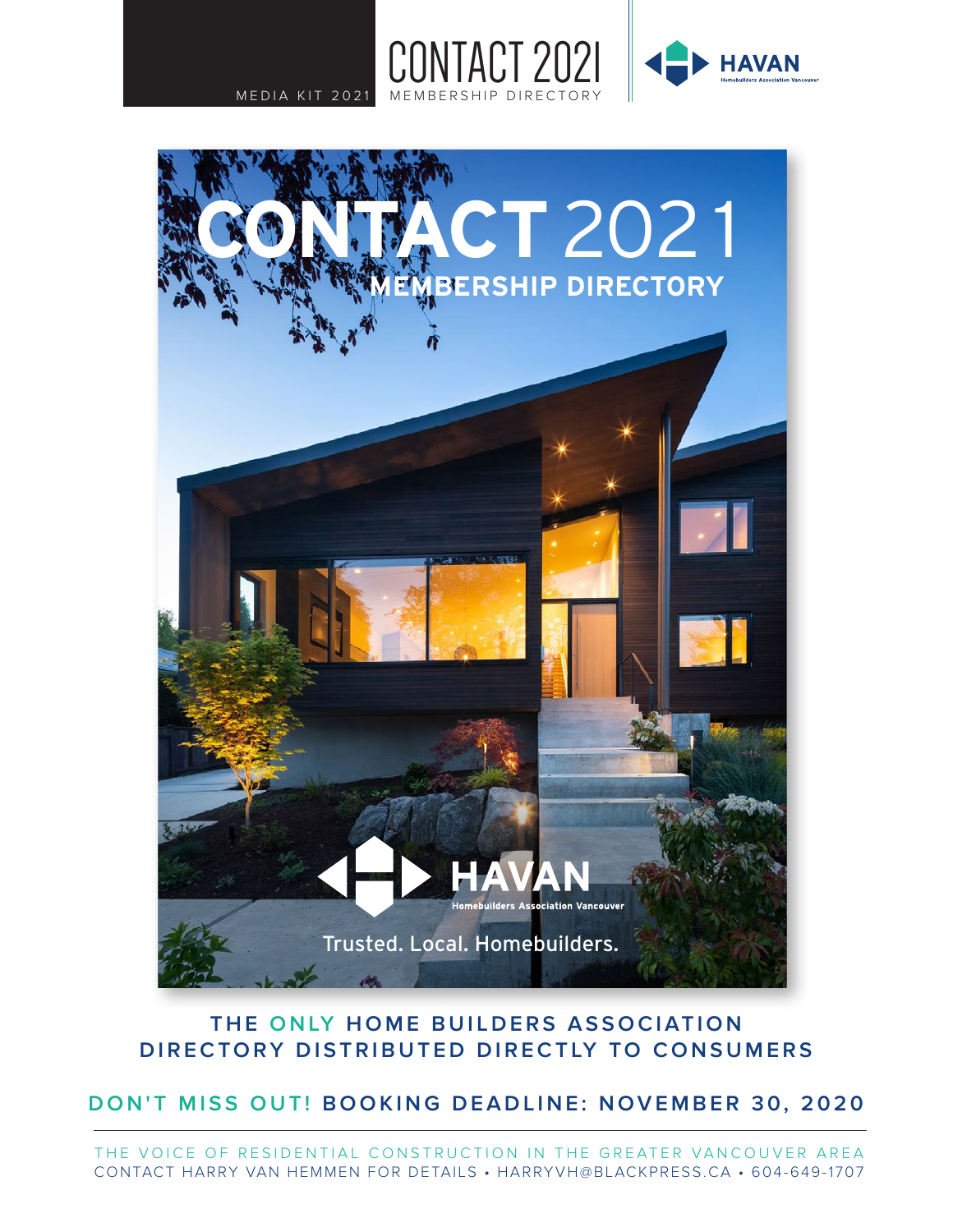

NTACT 2021



**HOME BUILDERS ASSOCIATION OF VANCOUVER IS EXCITED TO ANNOUNCE THE THIRD ANNIVERSARY OF THE NEWLY DESIGNED**

# CONTACT 2021 MEMBERSHIP DIRECTORY

**BOOK YOUR SPACE TODAY IN THE HAVAN 2021 MEMBERSHIP DIRECTORY** – the most comprehensive resource for home buyers, builders, renovators and suppliers. Packed with the contact details of every HAVAN member along with informative editorial advice, this compact directory is the resource that industry members reference again and again.

HAVAN members and the public alike look forward to this invaluable publication each year. Many members use this hard copy reference onthe-go to find the suppliers they need.

The HAVAN 2021 Membership Directory is also the **ONLY** home builders' association directory distributed directly to consumers.

■ With 89 per cent of members renewing their ads in the directory year after year, you can reach the same individuals multiple times over multiple years, reinforcing your role as a top industry business

■ Since the directory is focused around our specific industry, you'll continuously reach the targeted audiences you seek consumers, home builders and contractors – when and where they're looking for services

■ Industry and the public alike trust the HAVAN to provide the right information. In our directory, consumers and members will perceive your ads more positively

By using different engagement channels, your message is delivered more often to the right audience at the right time

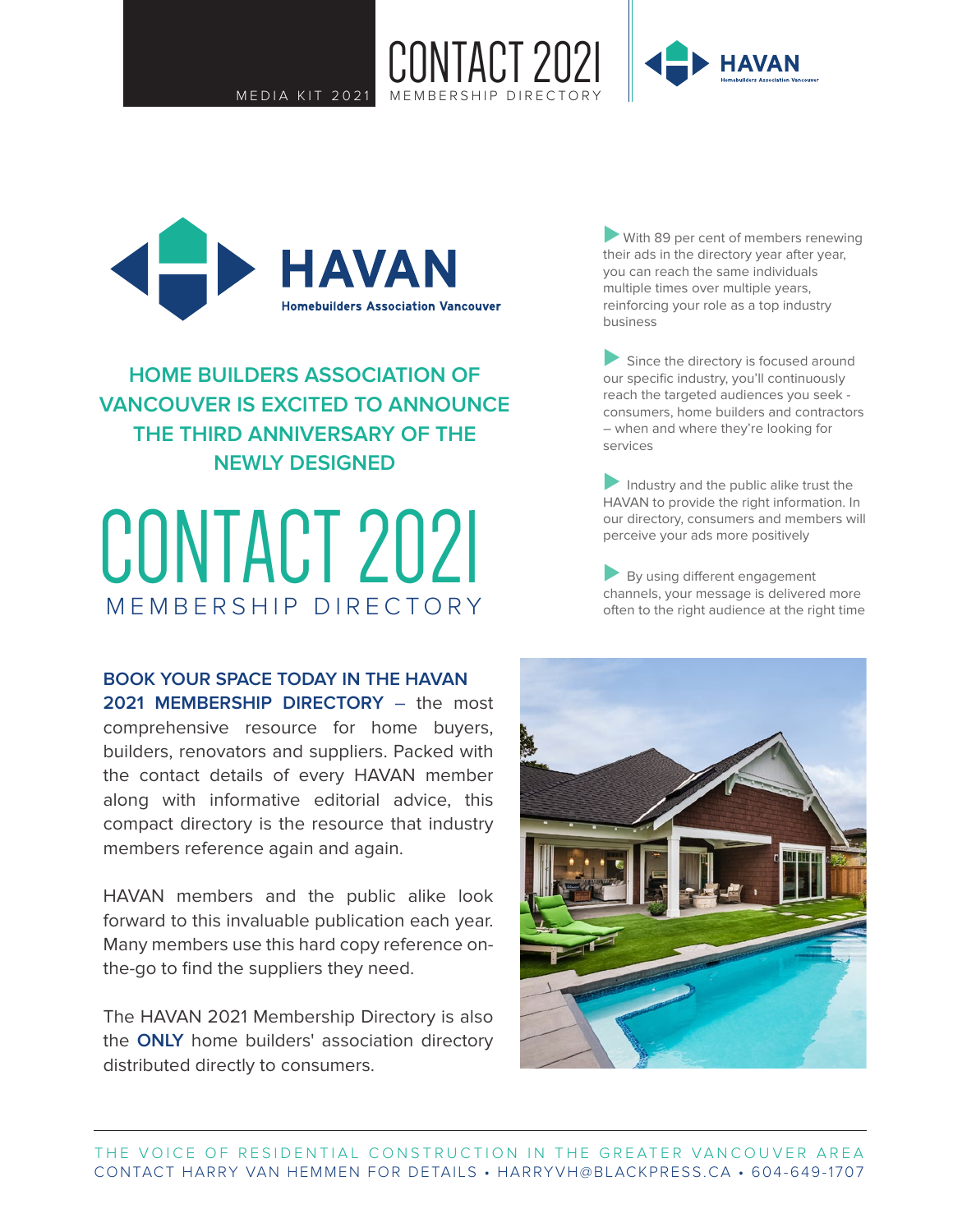CONTACT 2021





# CONTACT 2021 MEMBERSHIP DIRECTORY

**NEWLY DESIGNED WIDER & MORE CONVENIENT**

**DON'T MISS THIS OPPORTUNITY TO RAISE YOUR PROFILE AMONG BUILDERS, RENOVATORS, SUPPLIERS AND CONSUMERS, ALL WHILE SUPPORTING YOUR ASSOCIATION!**

**The 2021 HAVAN Director**y will be published by The Boulevard Magazine Group; Boulevard Magazine's parent company, Black Press is the largest local newspaper and magazine publisher in Western Canada. **12,000 Directories** will be published reaching the very important active building community for economy and luxury homes in Metro Vancouver. Also reach all 1100 plus fellow members of Canada's most successful home builders' association, the Greater Vancouver Home Builders' Association, HAVAN.

**DON'T MISS OUT! BOOKING DEADLINE: NOVEMBER 30, 2020**

## DISTRIBUTION STRATEGY

- ◆ Architectural community
- Building Supply Outlets
- ⊲ Prominent Hardware Stores in Metro Vancouver
- ⊲ Renovators
- Suppliers Retail Locations
- BC Home and Garden Show, drawing 55,000 visitors, 90% of whom own their own homes
- ◆ Vancouver Fall Home Show, Vancouver's original event for design, renovation, and lifestyle, bringing 37,000 visitors, 90% of whom are home owners
- BUILDEX Vancouver, Western Canada's largest tradeshow and conference for the construction, renovation, architecture, interior design and property management industries, attracting over 14,000 attendees annually
- HAVAN Home Buyer Forum and Home Reno Shows
- Greater Vancouver municipalities building supply locations

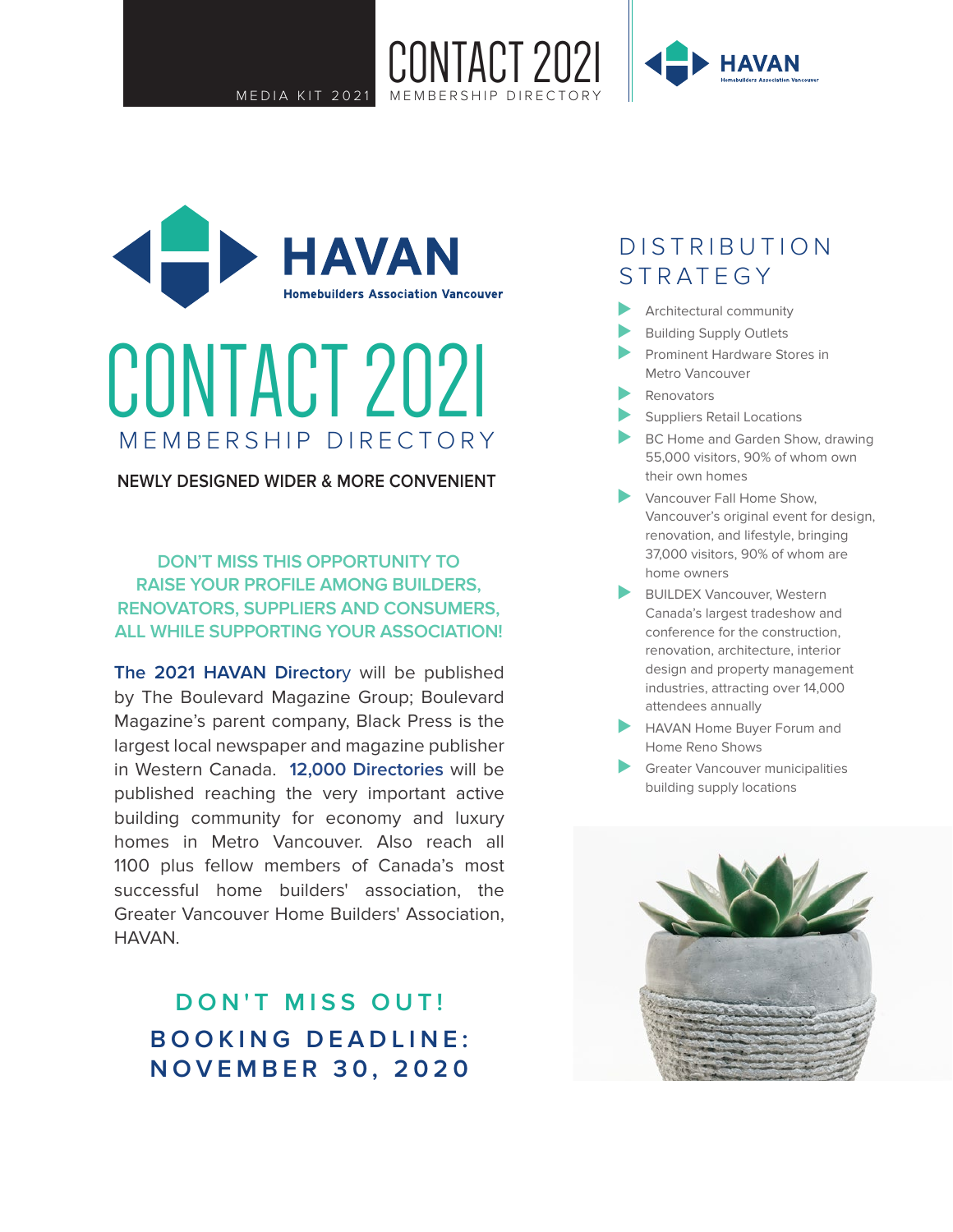

NTACT 2N21

# CONTACT 2021 MEMBERSHIP DIRECTORY

**NEWLY DESIGNED WIDER & MORE CONVENIENT**

## RATES

| <b>GLOSSY COLOUR PAGES</b>         | <b>RATES</b>      |
|------------------------------------|-------------------|
| Full Page Colour Ad                | \$1,595.00        |
| Inside Back Cover                  | \$1,895.00        |
| Outside Back Cover                 | (sold) \$2,425.00 |
| Double Spread Ad                   | \$2,495.00        |
| Double Spread Profile              | \$2,495.00        |
| Inside Front Cover Double Spread   | \$2,795.00        |
| <b>QUALITY COLOUR NEWSPRINT</b>    |                   |
| <b>Half Page Quality Newsprint</b> | \$795.00          |
| <b>Full Page Quality Newsprint</b> | \$1045.00         |
| Double Spread Category Intro       | \$2095.00         |
| <b>VIDEO OPTION</b>                |                   |
| Add 45-60 Second Video             | \$895             |

All contracts based on HAVAN approval. Payment for 2021 Directory due by November 30, 2020.

### AD SIZES **SINGLE PAGE**

| bleed size = $6.5$ " x 8.5"    |
|--------------------------------|
| trim size = 6" x 8"            |
| live area = $5.5" \times 7.5"$ |

#### **DOUBLE SPREAD**

bleed size =  $12.5$ "  $\times$  8.5" trim size =  $12" \times 8"$ live area =  $11.5$ " x 7.5"

## FILE FORMATS

#### **PREFERRED FORMAT IS PDF**

- ⊲ Press-ready PDF/X1a with Acrobat PDF 1.4 Compatibility
- ⊲ All images are high resolution (min. 300 dpi) in the final output
- All fonts are embedded within the PDF
- ▲ All colours are converted to CMYK
- NO Pantone Spot colours, please

### AD SUBMISSION

#### **EMAIL**

⊲ creative@blvdmag.ca

#### **LARGE FILES**

⊲ Please use a file transfer service (i.e. Dropbox, WeTransfer)



**CONTACT HARRY VAN HEMMEN HARRYVH@BLACKPRESS.CA 604-649-1707**